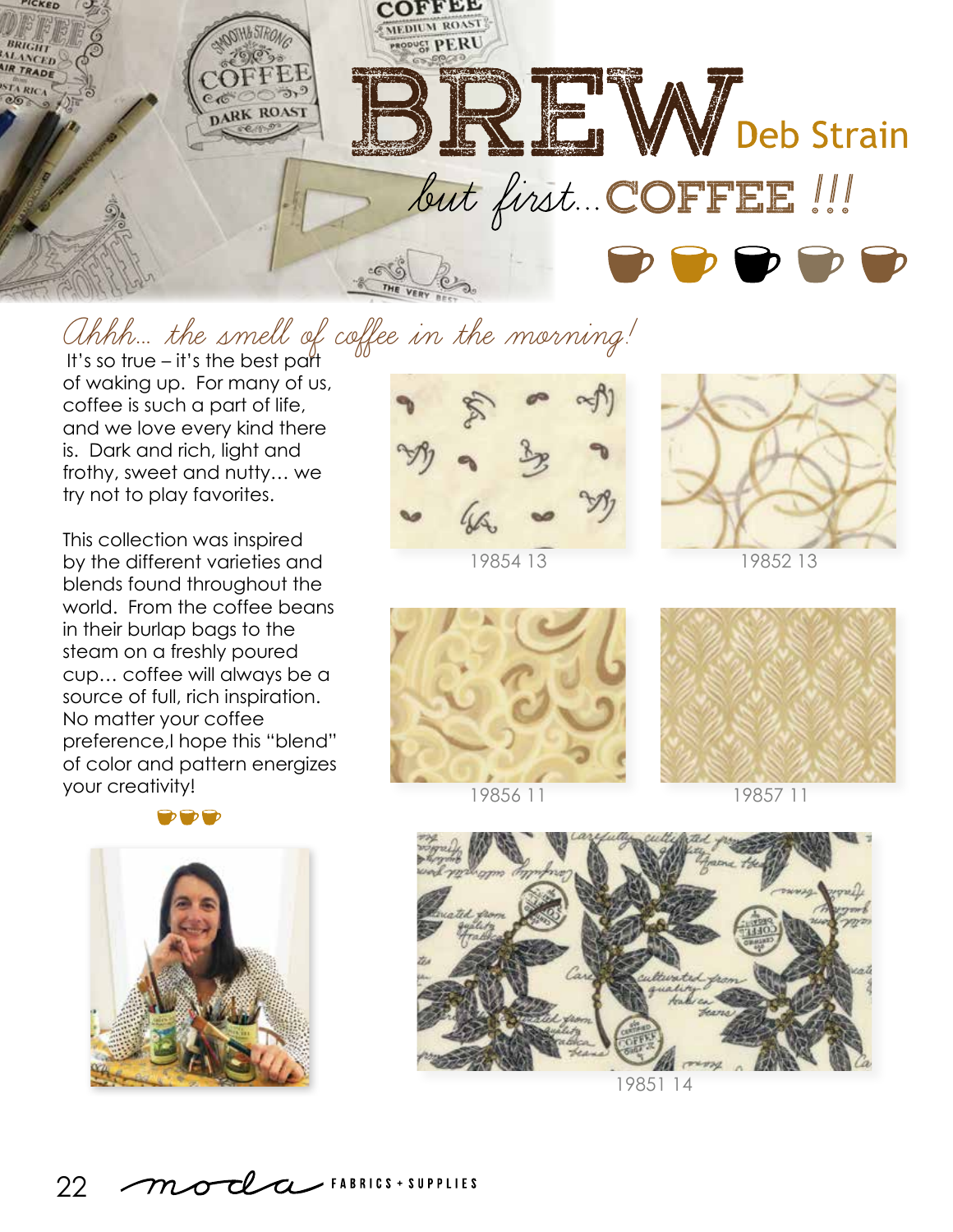Panels-3 Colorways

 24"x44" Motifs 9"x9"



19855 11

reecafeacaffekoffi ikafakaffencafecoffee **FFeecafeacaffeko** Teenarreecafeaca ffikafakaffencafeCOffe ahvekaffikafakaffenc

19853 13 19858 11





moda

*aje* comee kava kopicol caffekoffiekapeka ffeekaFFeecafeaco kafakaffencafecoffee iekapekahvekaffikaf kavakopicoffeekaFF offiekapekahvekaffil

19853 11



19858 12

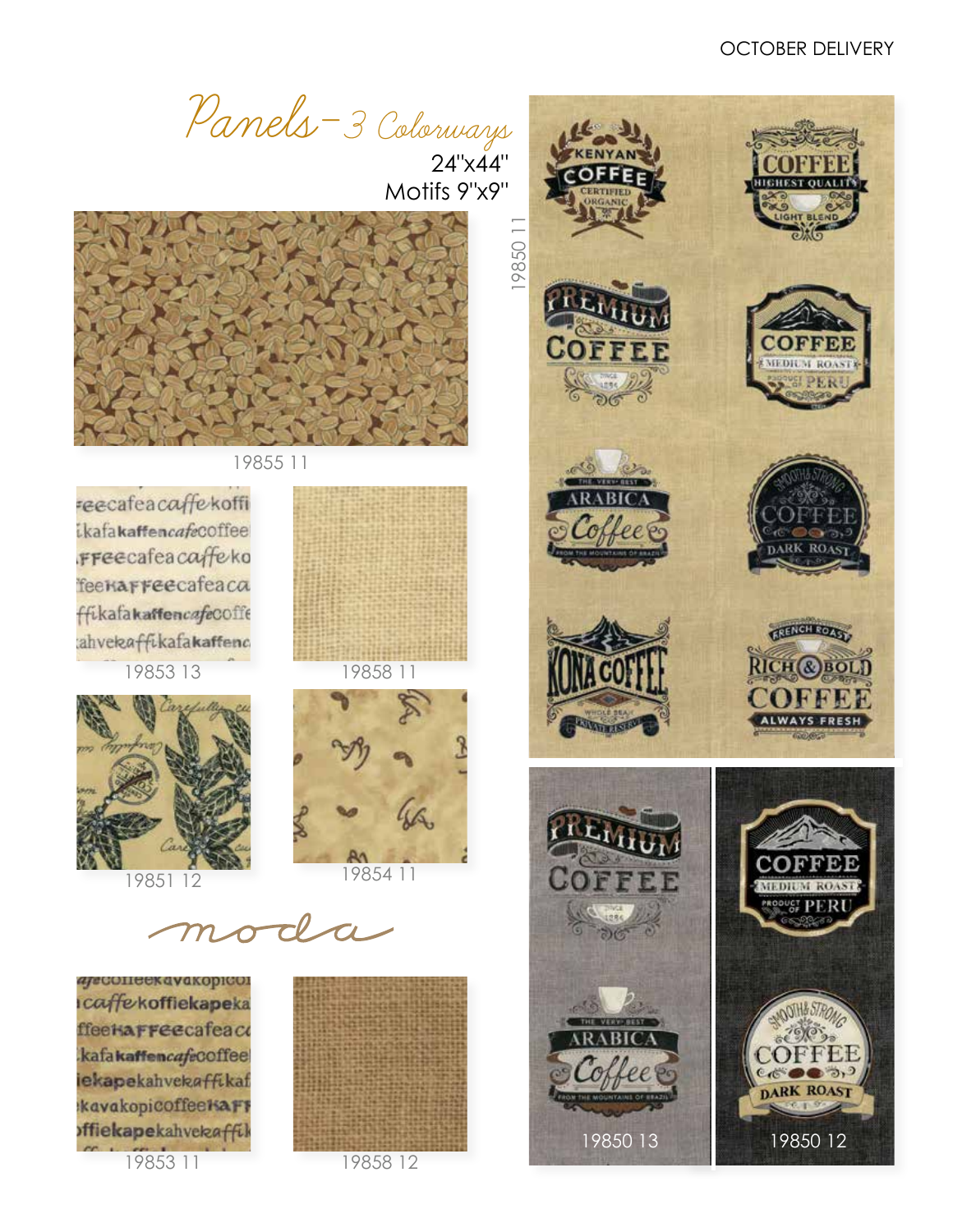



19852 15



19858 15 19855 12 19851 15



19854 15





19858 16 19857 17

ffiekapekahvekaffiki **Fekoffiekapekahvek** ekavakopicoffeeKaF fecoffeekavakopicoff caffekoffiekapekah feekarreecafeaca kafakaffencafeCOffeek 19853 15











19858 13



19852 12











22